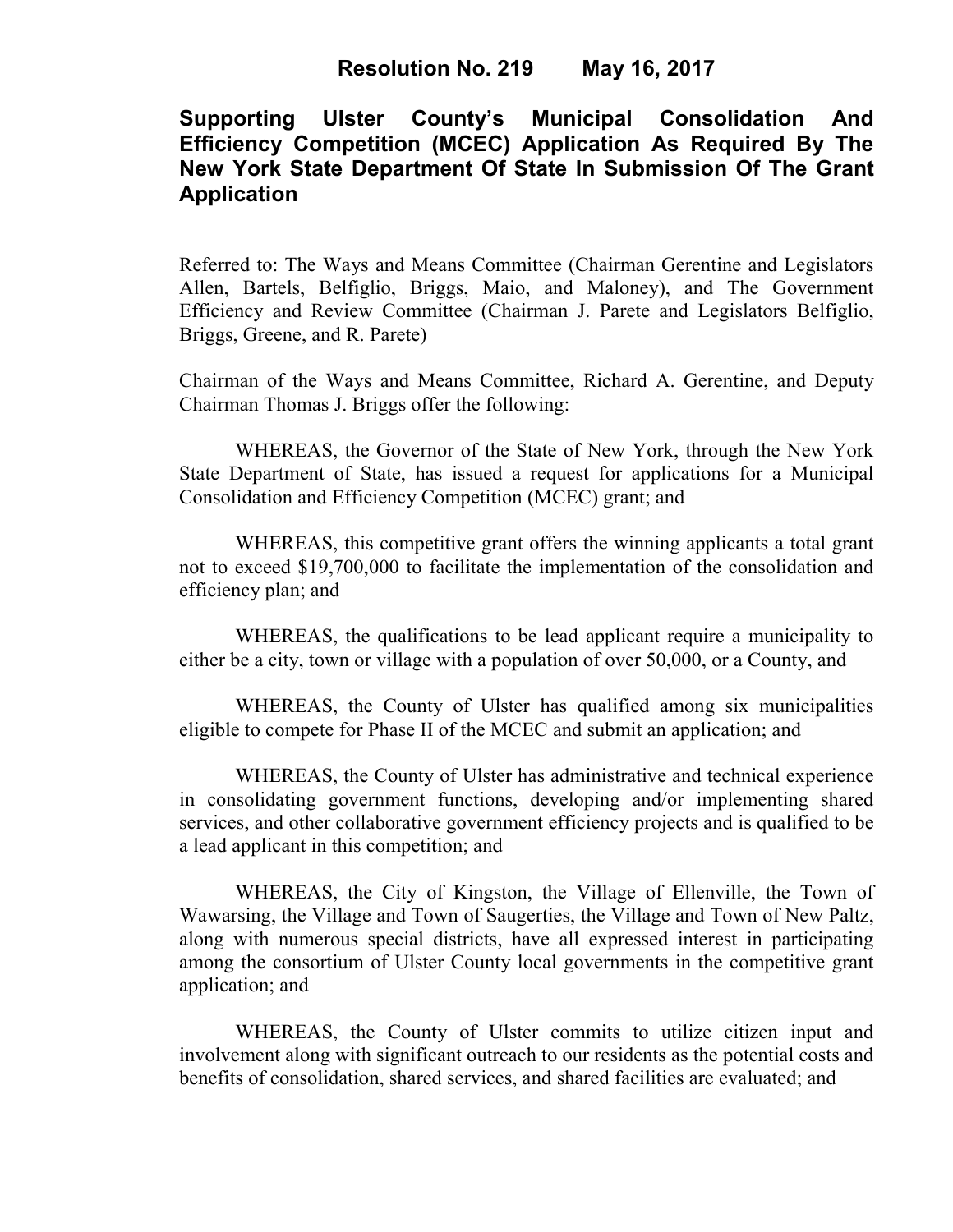#### **- Page 2 -**

## **Resolution No. 219 May 16, 2017**

# **Supporting Ulster County's Municipal Consolidation And Efficiency Competition (MCEC) Application As Required By The New York State Department Of State In Submission Of The Grant Application**

WHEREAS, the County of Ulster, and its partners in this application, are committed to saving taxpayers money and preserving the quality of life for residents utilizing innovative solutions including, but not limited to, enhanced shared services agreements, consolidation of departments, and/or shared facilities are implemented; now, therefore, be it

RESOLVED, the County of Ulster expresses its support for participating in the Municipal Consolidation and Efficiency application as required by the New York State Department of State in submission of the County's grant application,

and move its adoption.

## ADOPTED BY THE FOLLOWING VOTE:

AYES: 21 NOES: 0 (Absent: Legislators Delaune and Fabiano)

Passed Committee: Ways and Means on May 9, 2017

Passed Committee: Government Efficiency and Review on May 15, 2017

FINANCIAL IMPACT: \$19,700,000.00 POTENTIAL ADDITIONAL STATE FUNDING